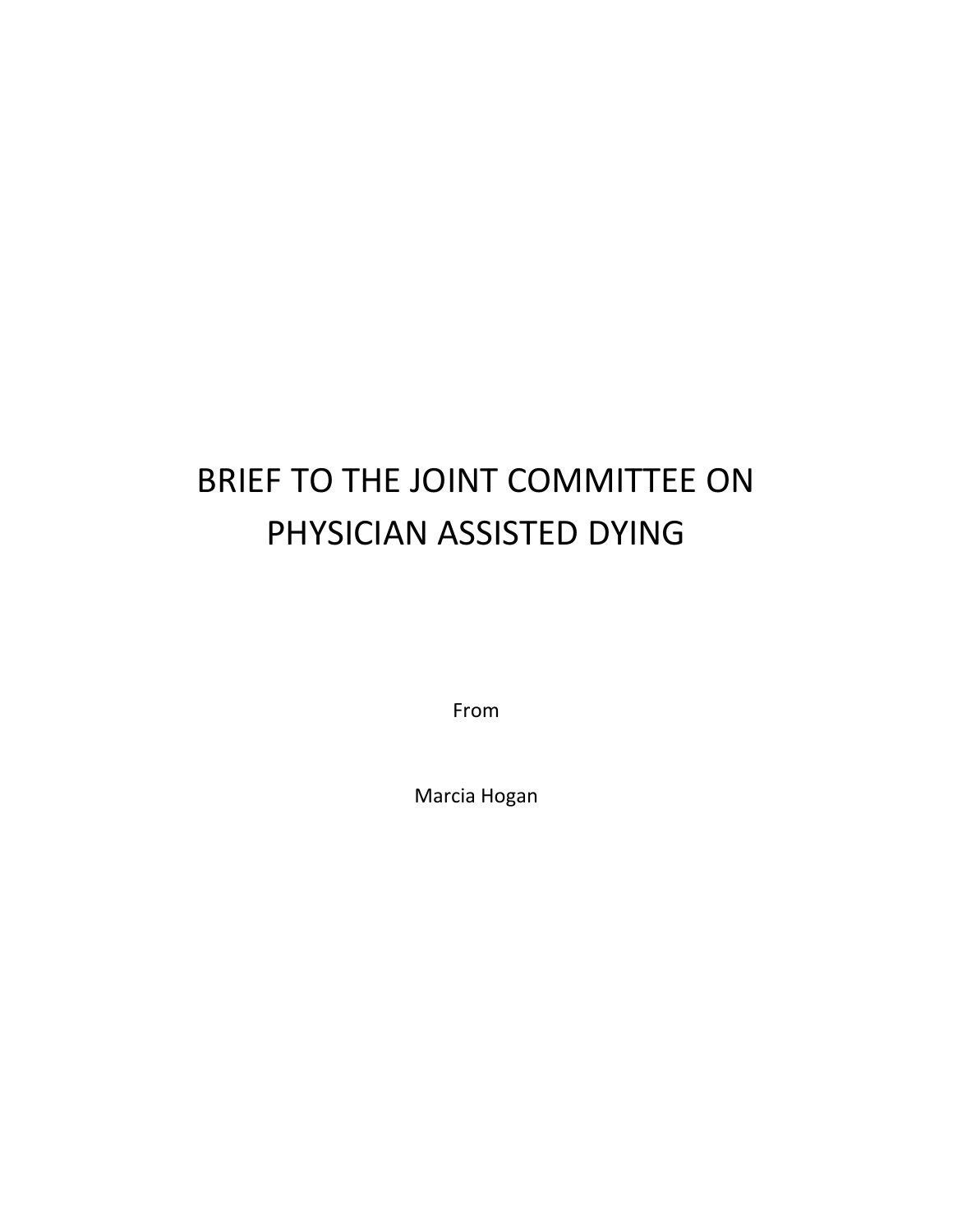Dear Special Joint Committee on Physician Assisted Dying,

When drafting the legislation these are the protocols I would suggest be included:

- 1. Advance Care Plans should be equally recognized and legally binding across Canada. The stated wishes must be followed (having been executed while the person was competent) even if the person should become incompetent. My will is a legal document that is followed even after I am no longer able to make my own decisions. Why can't this be the same for ACPs? In my current Advance Care Plan I state very clearly that when I can no longer toilet or feed myself and/or no longer recognize my family I wish to have PAD. My Substitute Decision Maker is aware of my wishes and should be able to ensure they are carried out should I become unconscious from a stroke or lose competency due to dementia. My competency is clear and my wishes are quantifiable; they must be upheld.
- 2. My doctor and I should be able to make this decision, just the two of us, as we do our other medical decisions, unless there is a medical question about the situation (ie. A specialist needs to be consulted). There need not be any further recourse to second opinions and certainly not to the law courts. Doctors must ensure that persons requesting PAD have been made completely and honestly aware of diagnosis, prognosis and the effects of all treatments.
- 3. I think there should be a flexible waiting period depending on the condition of the person but not more than two weeks. I do feel the person must request assistance at least twice, once in writing.
- 4. The Supreme Court has made the conditions for requesting PAD clear. Grievous means," very severe". Irremediable means cannot be made better through any known treatment. Mental anguish and suffering is as severe as physical and must be included as a standard for choosing PAD. All of these meanings must be determined by the person; individuals are the only able judge of their suffering.